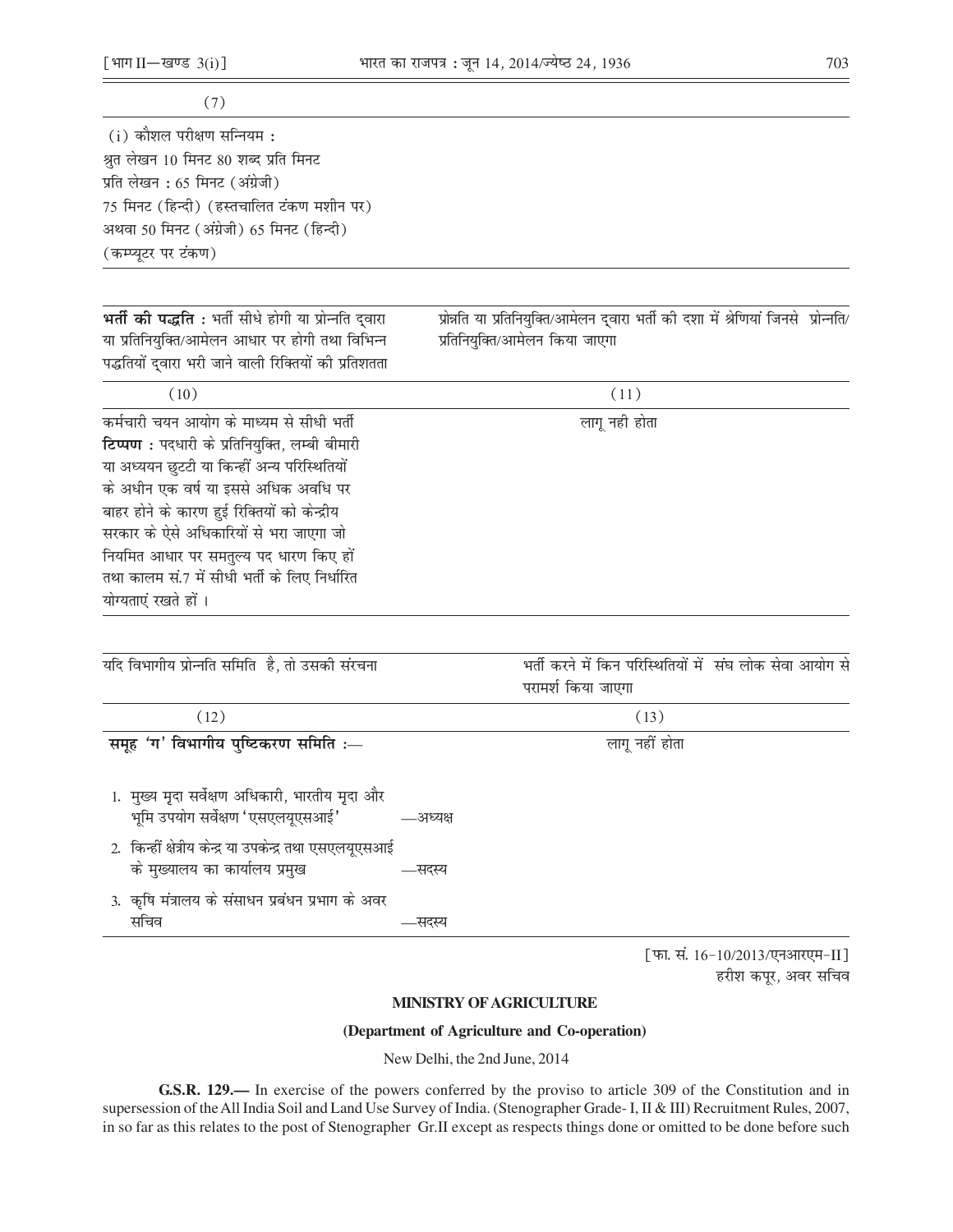supersession, the President hereby makes the following rules regulating the method of recruitment to the post of Stenographer Grade-II in the Soil and Land Use Survey of India, Department of Agriculture and Co-operation, Ministry of Agriculture, namely:-

**1. Short title and commencement. -** (1) These rules may be called the Soil and Land Use Survey of India (Stenographer Grade- I, II& III) Recruitment Rules, 2014.

(2) They shall come into force on the date of their publication in the Official Gazette.

**2. Number of post, classification, pay band and grade pay or pay scale. -** The number of post, its classification pay band and grade pay or pay scale attached thereto shall be as specified in columns (2) to (4) of the Schedule annexed to these rules.

**3. Method of recruitment, age limit,. qualifications, etc. -** The method of recruitment, age limit, qualifications and other matters relating thereto shall be as specified in columns (5) to (13) of the aforesaid Schedule.

4. Disqualification. - No person, -

(a) who has entered into or contracted a marriage with a person having a spouse living; or

(b) who, having a spouse living, has entered into or contracted a marriage with any person,

shall be eligible for appointment to the said post :

Provided that the Central Government may, if satisfied that such marriage is permissible under the personal law applicable to such person and the other party to the marriage and that there are other grounds for so doing, exempt any person from the operation of this rule.

**5. Power to relax. -** Where the Central Government is of the opinion that it is necessary or expedient so to do, it may, by order, for reasons to be recorded in writing relax any of the provisions of these rules with respect to any class or category of persons.

**6. Saving. -** Nothing in these rules shall affect reservations, relaxation of age limit and other concessions required to be provided for the Scheduled Castes, the Scheduled Tribes, the Other Backward Classes, Ex-servicemen, and other special categories of persons in accordance with the orders issued by the Central Government from time to time in this regard.

| Name of the<br>post      | Number of post Classification                                          |                                                                               | Pay Band<br>and Grade<br>Pay/Pay<br>Scale                          | Whether<br>selection<br>post or non<br>selection<br>post | Age limit for direct recruits                                                                                                                             |
|--------------------------|------------------------------------------------------------------------|-------------------------------------------------------------------------------|--------------------------------------------------------------------|----------------------------------------------------------|-----------------------------------------------------------------------------------------------------------------------------------------------------------|
| (1)                      | (2)                                                                    | (3)                                                                           | (4)                                                                | (5)                                                      | (6)                                                                                                                                                       |
| Stenographer<br>$Gr.\Pi$ | $1*$ (2014)<br>*(Subject to<br>variation<br>dependent<br>on workload). | <b>General Central</b><br>Service, Group 'C'<br>Non-Gazetted,<br>Ministerial. | Pay Band-1,<br>$Rs.5200-$<br>$20200$ plus<br>grade pay<br>Rs. 2400 | Not applicable                                           | 18 to 27 years.<br>(Relaxable for Govt. Servants)<br>up to 40 years in accordance<br>with the instructions or orders<br>issued by the Central Government) |
|                          |                                                                        |                                                                               |                                                                    |                                                          | <b>Note:-</b> The crucial date for<br>determining the age limit shall<br>be as advertised by the Staff<br>Selection Commission.                           |

**SCHEDULE**